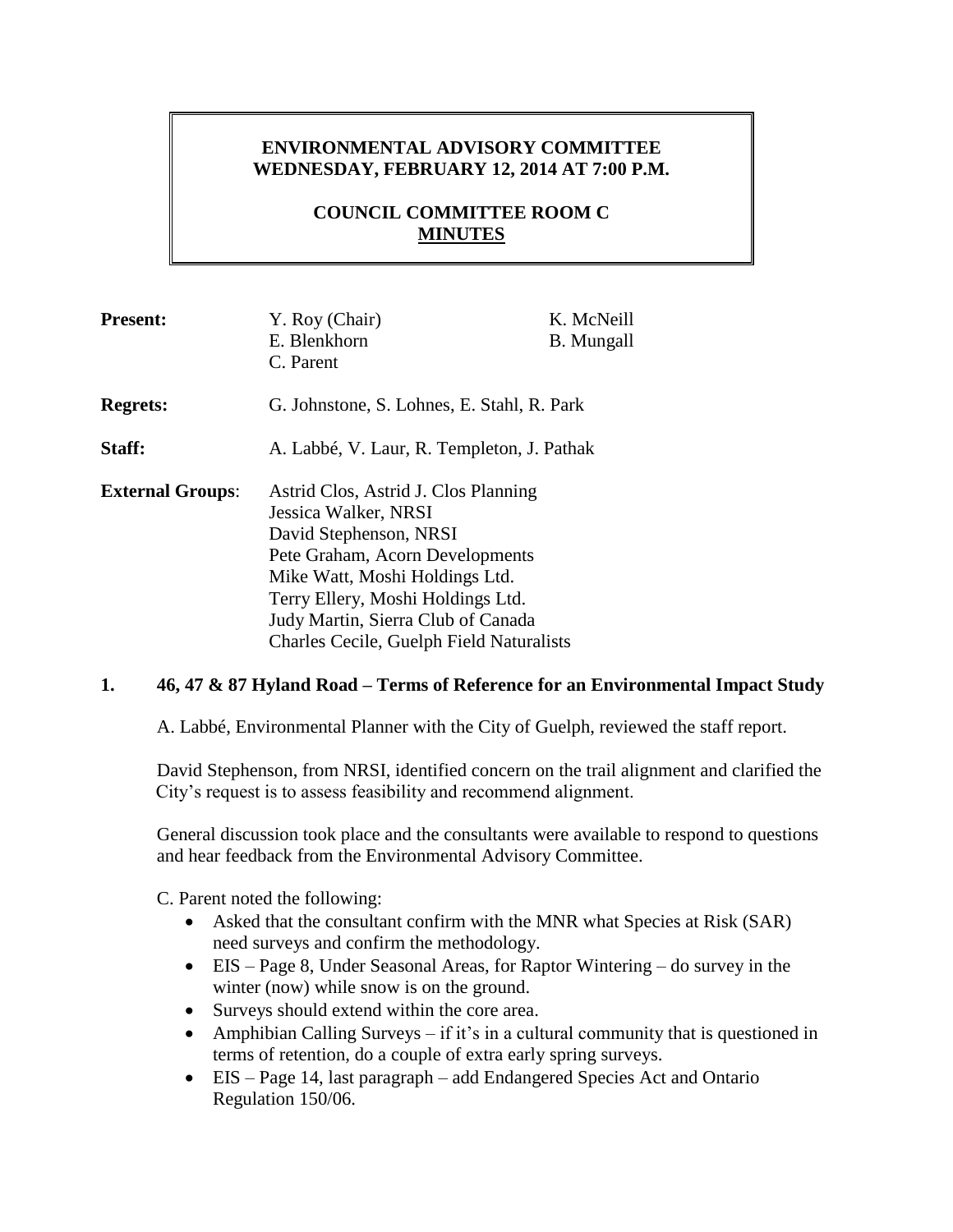Y. Roy noted the following:

- Identified JESA record is 1993. Check with the MNR about need for surveys.
- Noted that West Virginia White emerges in early spring and feeds on toothwort. Check with the MNR about need for surveys.

Moved by E. Blenkhorn and seconded by K. McNeill

"That the Environmental Advisory Committee conditionally support the proposed Terms of Reference for an Environmental Impact Study at 46,47 and 87 Hyland Road prepared by Natural Resource Solutions Inc., with the following conditions:

That the Terms of Reference for the EIS:

- Include a revised Figure detailing the proposed development area and field survey locations;
- Clarify the purpose of a natural heritage feature water balance and that it will be analyzed using monthly data;
- Include staff confirmation of the Significant Woodland boundary on site;
- Include field surveys for Least Bittern, communication with MNR to confirm SAR survey requirements and protocols. Jefferson Salamander occurrences are all historical and clarification of snake and/or bat hibernacula and turtle nesting site survey methods/timing;
- Ensure the analysis identifies any features that may be present but not mapped, in consultation with appropriate agencies (ex., wetlands or cultural woodlands);
- Include analysis in consideration of Regional and Local Significance and report flora and fauna by ELC community;
- Include a complete policy analysis including the current OP and OPA 42, ESA (2007) and Ontario Regulation 150/06;
- Include the City's proposed trail alignment and an impact analysis to address it;
- Include a winter survey to assess the study area as a Raptor wintering area;
- Ensure the surveys extend significantly beyond proposed development areas to assess potential impacts on retained natural areas; and
- Ensure the Marsh Monitoring Protocol (MMP) is enhanced with two additional spring surveys for explosive breeders if warranted."

 **Motion Carried -Unanimous-**

### **2. 44, 56 & 76 Arkell Road (Arkell Woods) - Environmental Impact Study**

A. Labbé, Environmental Planner with the City of Guelph, reviewed the staff report.

David Stephenson, from NRSI, noted the following:

• Acknowledged MTE is not here.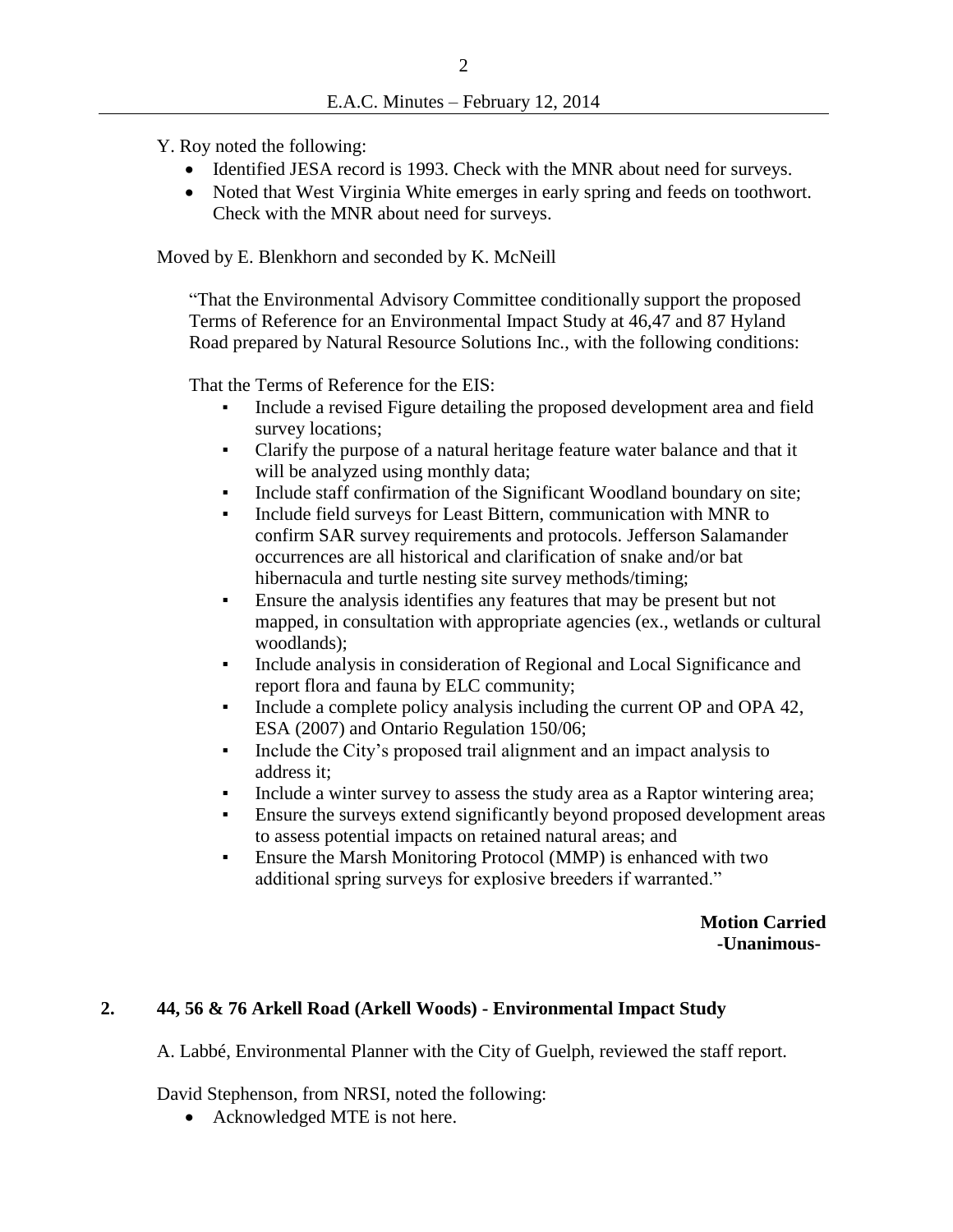- A three season flora inventory was done.
- Uncertainty with OPA 42 tree compensation interpretation.

Astrid Clos, from Astrid J. Clos Planning commented that Policy 6.1.9 in regards to street trees was not clear and asked for clarification.

David Stephenson, from NRSI, spoke to water management and noted that the GRCA suggests that this site make up for infiltration targets that were not hit on other development sites.

David Stephenson also spoke to the City's proposed trail and noted the following:

- There is concern/challenge of how to accommodate a trail within the condominium as it is privately owned.
- In the current plan the SWM is private
- Trail would have to be outside the SWMP
- Getting to Arkell is a challenge

J. Pathak, City of Guelph Park Planner, noted that the preference is for land dedication, however conservation easements are also able to be considered.

Y. Roy noted that there is a need to look at appropriateness of a trail in the buffer. J. Pathak recognized Guelph's uniqueness is somewhat attributed to trails and trails should be allowed in buffers.

The floor was opened to delegations.

#### *Delegation:*

Charles Cecile with Nature Guelph provided the following comments:

- Supports the staff recommendation.
- Barn swallows should be included as part of the breeding bird surveys.
- Additional Milksnake surveys using snakeboards are warranted for this site.
- Sweet-coltsfoot should be added to the Significant Plant List and further documentation and mapping of this species in the study site should be undertaken.

#### *Delegation:*

Judy Martin with Sierra Club of Canada provided the following comments:

- Supports the staff recommendation.
- There should be no encroachment into the wetland or woodland buffers.
- The tree replacement ratio is inadequate to maintain the tree canopy in the City 3:1 will not replace canopy loss.
- The cedar hedge is mature and healthy and deserves higher replacement standards if it can't be preserved.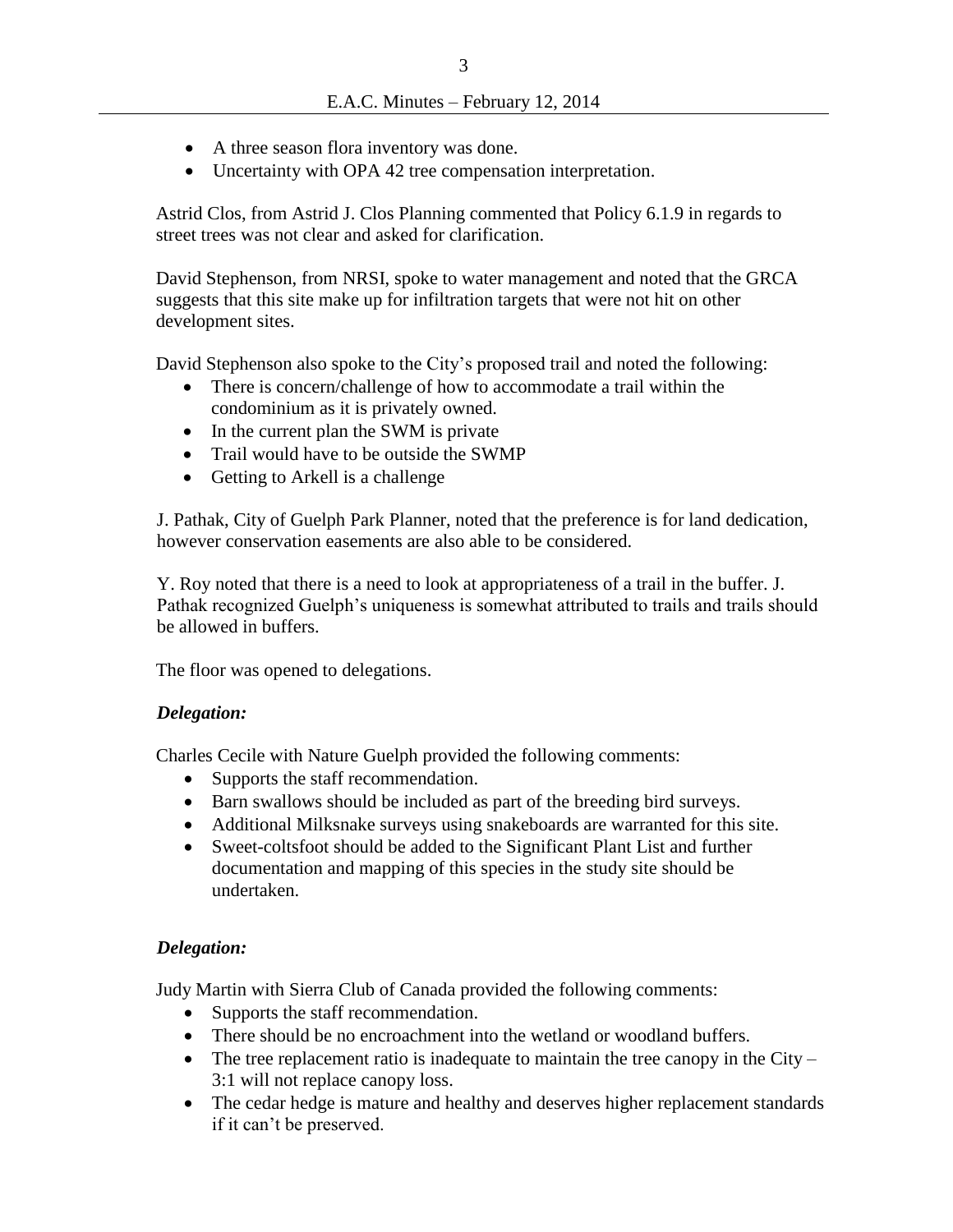- Concerned that the removal of foraging habitat for Barn Swallows will have a cumulative impact on the swallow population.
- Need to conduct amphibian surveys.

B. Mungall noted the following:

 Asked if the EIS included an impact analysis for the City's trail and noted that EAC requested this in the Terms of Reference.

K. McNeill noted the following concerns:

- The wetland water balance indicates 9 times more water being directed to the wetland and raised particular concerns about the increase in the summer months. This was flagged as a potential impact.
- The water will not disperse evenly across the entire wetland and this should be considered.
- Wants to see an ELC for the site and more detailed vegetation in the adjacent wetland.

C. Parent noted the following:

- Would like to see more clarification/detail on the survey dates (i.e. Section 3.5.4) and why the dates were chosen.
- On page  $29$  additional work needs to be done for reptiles and amphibians
- Put "removal" of old field habitat in a broader context.
	- o Look at 120m around the wetland.
	- o How much is proposed to be removed?
- Requested more detail regarding the proposed rip rap proposed at the SWM outlet.
- On Page 60, 7.2.3 Response Protocol suggested a revised protocol to have a site inspector have a permit from MNR to move something (like a Milksnake) instead of waiting for MNR staff who are not likely available.

K. McNeill noted the following:

- Post Construction Monitoring
	- o Include vegetation monitoring not just hydrology.
	- o Quarterly measurements are not sufficient, it was noted that monthly monitoring is better.
	- o Monitor for longer than two years

Y. Roy noted the following concerns:

- Concerns with cumulative impacts if every development encroaches within the minimum recommended buffer width.
- Indicated the difference between a critical function zone and a buffer.
- Was surprised to see the health of the cedar hedge as poor.

E. Blenkhorn noted the following:

 There is a milksnake protocol available from Guelph District MNR. Note that cover boards need to be weathered (2 years old).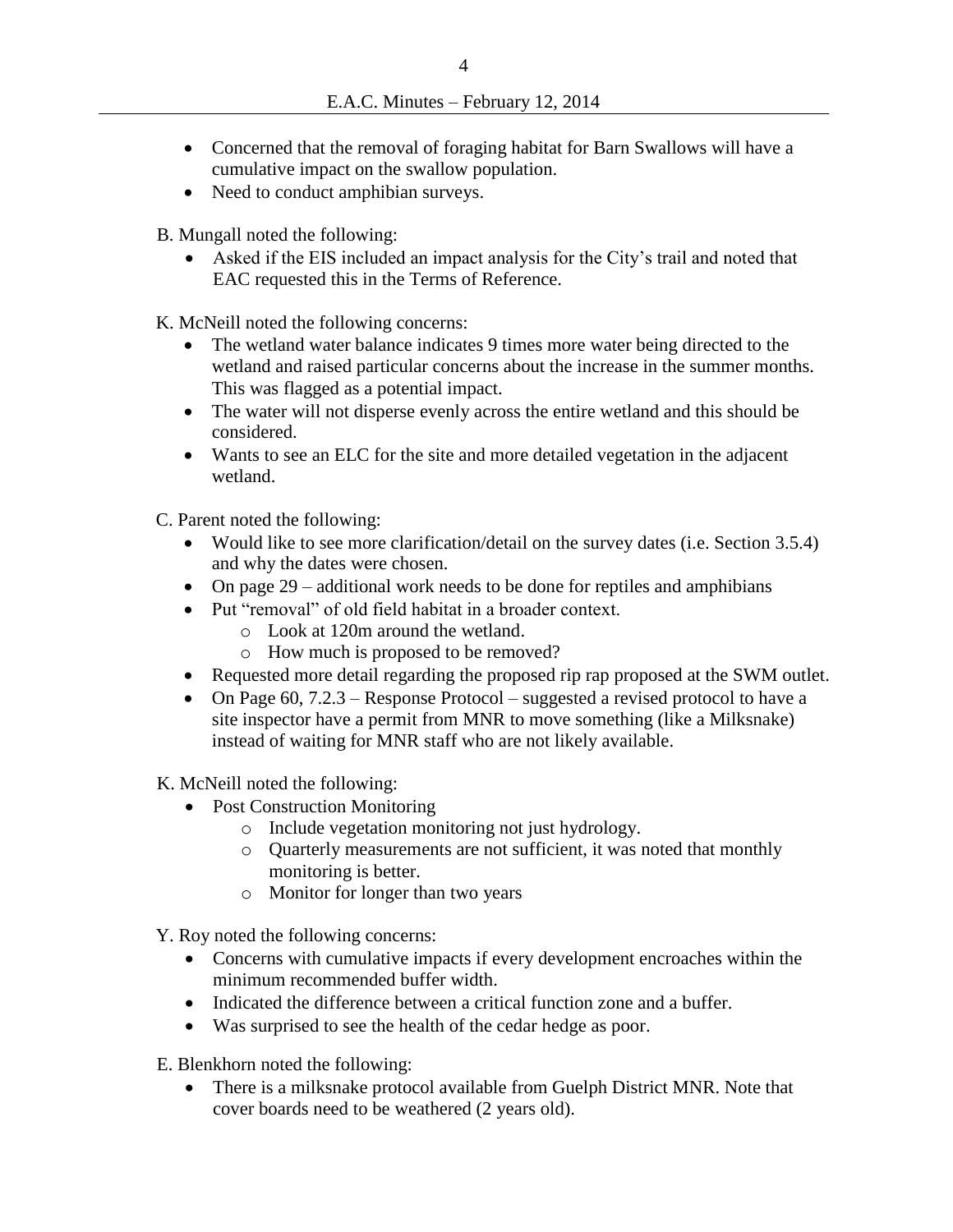• Noted that bats should be looked for within the edge of the natural area.

Y. Roy reviewed comments submitted by R. Park, Environmental Advisory Committee Member.

Moved by B. Mungall and seconded by K. McNeill

"That the Environmental Advisory Committee defer the Environmental Impact Study prepared by NRSI and require that the forthcoming revised application and associated Addendum to the EIS include:

- a) Appropriate revisions and new information as it relates to the details of the anticipated revised proposal;
- b) Recommended buffer widths to protect confirmed and candidate Significant Wildlife Habitat;
- c) Consideration for provision of a 30 m no touch buffer to the Torrence Creek PSW;
- d) Additional information to inform the natural heritage water balance analysis specifically in the summer months;
- e) A revised compensation approach that focuses on the wildlife corridor and buffer design;
- f) Inclusion of the proposed City trail alignment in consultation with the Parks Planner as well as an impact analysis to confirm alignment and inform detailed design;
- g) That terrestrial field studies extend sufficiently beyond proposed development areas to assess potential impacts on retained natural areas particularly ELC of the PSW;
- h) Timing of field visits be clearly detailed;
- i) That the impact assessment quantify the area of cultural meadow located within 120m of the PSW as a whole and the proportion of the cultural meadow that will be removed by the proposed development;
- j) That the EIS assess potential impacts associated with the proposed outlet structure of the SWM facility; and
- k) That the EIS consider an alternative protocol to respond to SAR encounters on site during construction as MNR staff are unlikely to be available to respond."

 **Motion Carried -Unanimous-**

#### **3. Correspondence and Information**

a) EIS ToR Guidelines

A. Labbé asked that all outstanding appendices be forwarded to her.